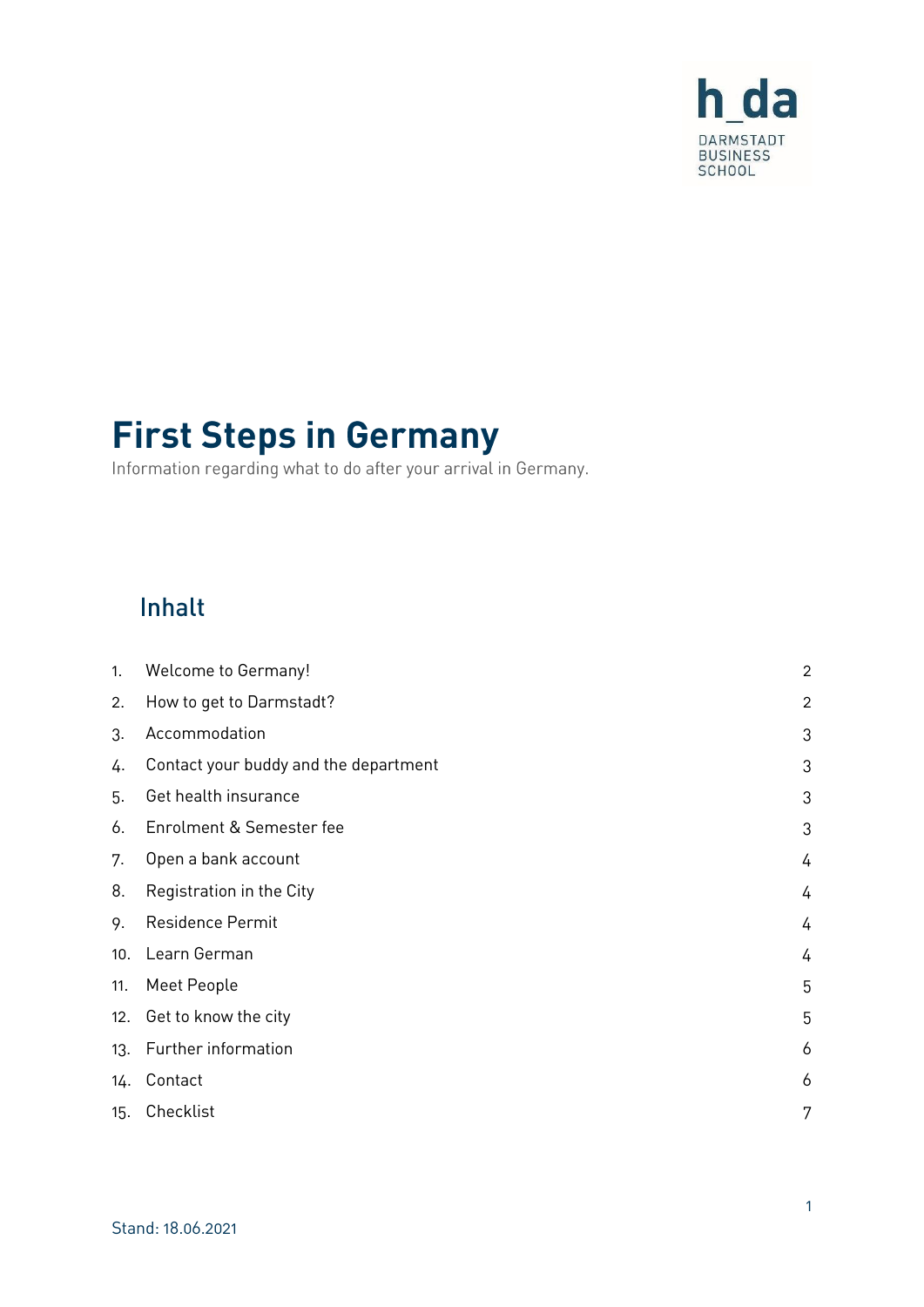

#### <span id="page-1-0"></span>**Welcome to Germany!**  $1_{-}$

We hope you had a safe and pleasant trip! Here you will find collected information of procedures and processes that you need to keep in mind when you arrive in Germany. We hope that this information will make your first days in Germany as easy as possible.

If you have any further questions, please do not hesitate to contact us!

#### <span id="page-1-1"></span>**How to get to Darmstadt?**  $2<sub>1</sub>$

When coming to Germany for your studies, you will most likely arrive at Frankfurt am Main airport or at the airport Frankfurt/Hahn.

There are three easy ways to get to Darmstadt from the airport in Frankfurt am Main and it takes around 30 minutes coming to Darmstadt.

- Train: you can catch a [train](https://www.rmv.de/c/en/homepage/) directly at the airport that will take you to the main train station in Frankfurt (Hauptbahnhof Frankfurt am Main) and connect with another train that will take you to the main train station in Darmstadt (Hauptbahnhof Darmstadt), where you'll be able to find buses and trams to move around the city.
- Bus: [AirLiner](https://www.rmv.de/c/en/fahrkarten/die-richtige-fahrkarte/tickets-overview/local-tickets/airliner-direct-bus-darmstadt-frankfurt-airport/) is a direct bus service between Frankfurt airport and Darmstadt city.
- Taxi: it is also possible to catch a taxi outside of the airport in Frankfurt am Main. Consider that this option might be a bit pricier than the mentioned above but will leave you exactly where you need to go.

If you arrive in Frankfurt/Hahn, it will be a bit more difficult and take some more time to reach Darmstadt. The easiest way to get to Darmstadt would be by train (3 hours approximately). Please keep in mind that you will have to change trains. There is also a [bus](https://www.bohr.de/en/scheduled-services/busline-hahn-frankfurt) that can take you to Frankfurt am Main airport or to the Frankfurt am Main main train station (Hauptbahnhof Frankfurt am Main) where you can find connections to Darmstadt easily.

**Tip:** visit the [Rhein-Main-Verkehrsverbund](https://www.rmv.de/c/en/homepage/) (RMV) and [Deutsche Bahn](https://www.bahn.com/en/view/index.shtml) (DB) websites to check prices and schedules and the exact routes. You can also download their apps and get tickets there.

**Tip:** Transportation services leave on time, so be sure to be at least 5 minutes before the departure at the right platform or stop.

Please note, that UBER is not available in Germany. If you do not want to use public transport, you will need to take a licensed taxi.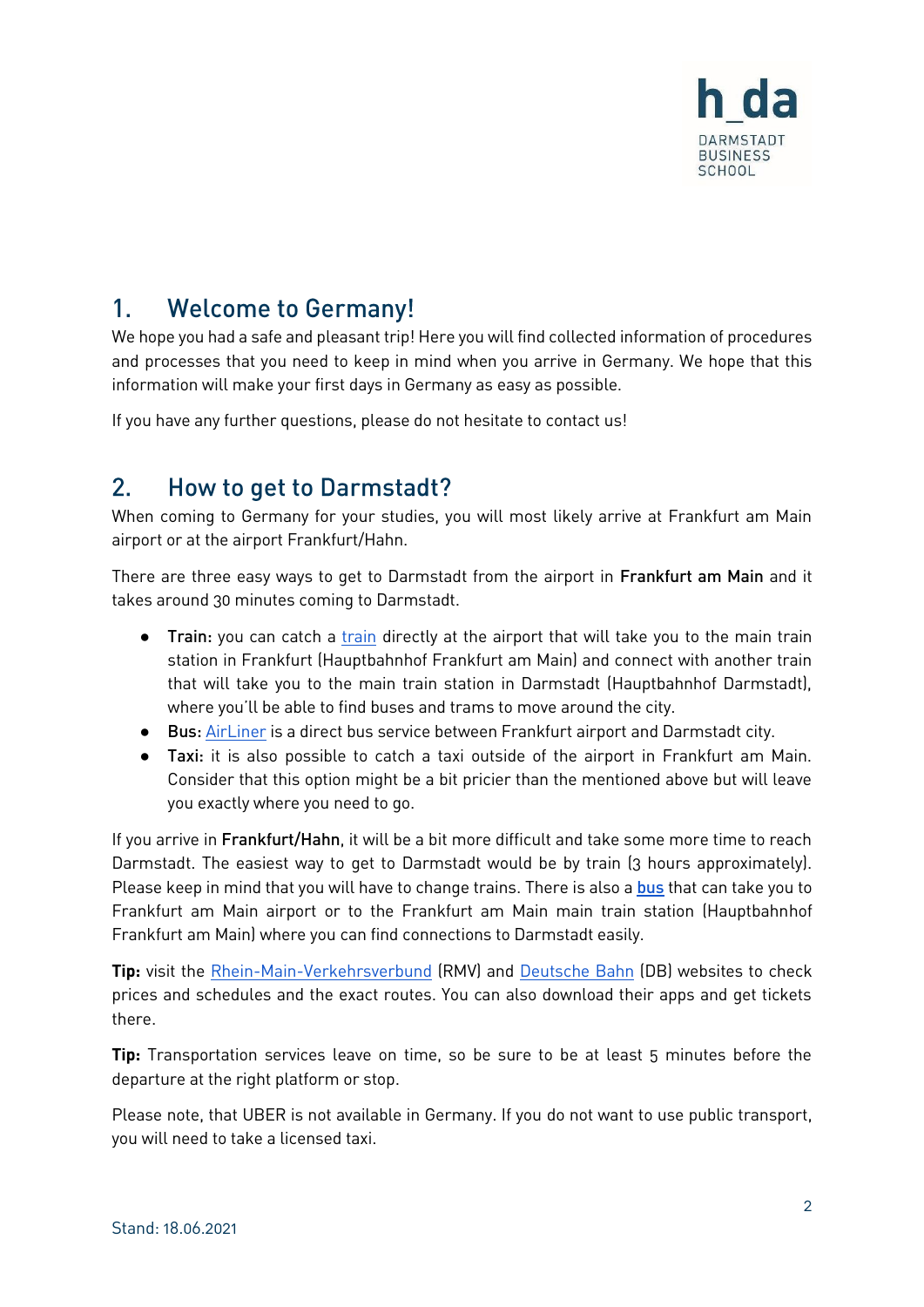

#### <span id="page-2-0"></span> $3<sub>1</sub>$ Accommodation

Settle in as soon as possible in your pre-booked accommodation. You will need your new address for different processes. At first, you will need a signed contract with your landlord for the registration in the city (see below).

If you need a short term accommodation for a few days before you can move in to your apartment or room, please check out th[e FAQ section](https://mba.h-da.de/index.php?id=615) accommodation information for opportunities.

#### <span id="page-2-1"></span>4. Contact your buddy and the department

We are aware of the difficulties that studying in another country might represent. Therefore, we are here to help you, accompany you and support you throughout your first semester and to help make your transition to Germany.

Please feel free to contact us via [buddy.mba@h-da.de](mailto:buddy.mba@h-da.de) and we will get back to you as soon as possible. We will be glad to help you with any concerns or doubts that you might have. You can find more contact information at the end of this document.

#### <span id="page-2-2"></span> $5<sub>1</sub>$ **Get health insurance**

If you have not done so yet, please make sure to sign up for health insurance fulfilling the requirements of a student insurance. Please see the [FAQ](https://mba.h-da.de/index.php?id=615) for detailed information on health insurance for enrolment at a German university.

You can sign up with the public health insurance company "Techniker Krankenkasse" during your enrolment. If you like to take this opportunity, please make sure that you prepare everything before you come to your enrolment appointment.

#### <span id="page-2-3"></span>**Enrolment & Semester fee**  $\mathbf{b}$

Before you can start your studies, you need to officially enrol in the university. Please find the exact dates and information on which documents to bring in your application documents. If you have any questions, please get in touch with the administration team (contacts see below).

If you have not paid your semester fee yet, please make sure to do so in advance to your enrolment. After your enrolment and after your semester fee has been received by the university, you will receive you[r CampusCard](https://h-da.com/student-services/campus-card/) within 3-5 days or during the orientation days. This card is needed for the use of public transportation and other [benefits.](https://h-da.com/student-services/campus-card/)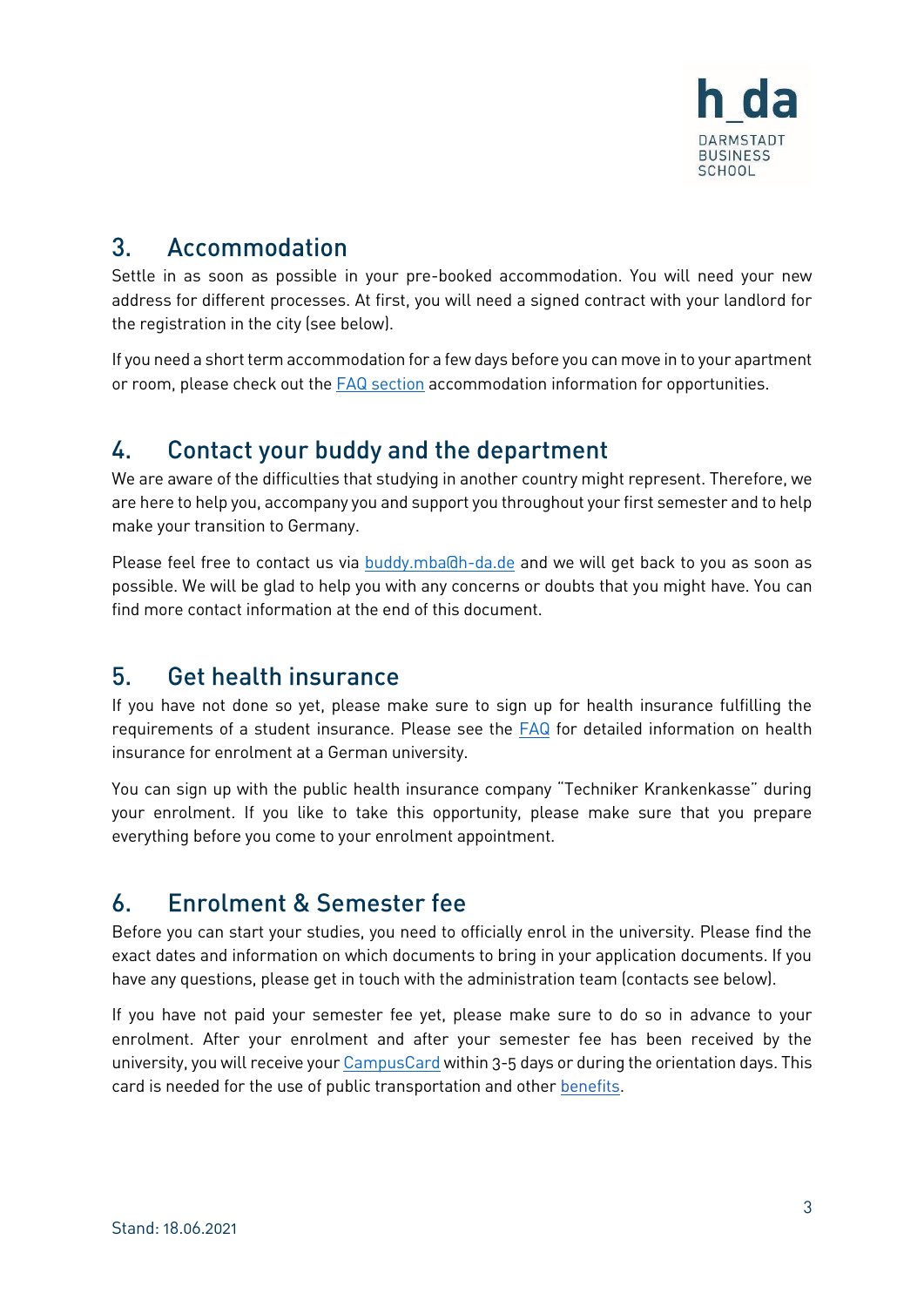

#### <span id="page-3-0"></span> $7<sub>1</sub>$ Open a bank account

With a German bank account, you can do transfers like the semester fee, pay your monthly rent or receive your salary from a part-time job. Another advantage is being able to withdraw money from cash machines free of charge. The majority of banks in Germany offer students current accounts including an EC Card free of charge.

Please read the information regarding German bank accounts and Blocked accounts in ou[r FAQ](https://mba.h-da.de/index.php?id=615) carefully.

#### <span id="page-3-1"></span> $8<sub>1</sub>$ **Registration in the City**

As soon as you arrive in Germany, you have maximum two weeks to register in the city's registration office (Einwohnermeldeamt). Usually you can arrange an appointment online. The date you book the appointment serves as proof of your effort to get an appointment in time.

This registration (Anmeldung) will be needed at the foreigners' office if you come to Germany with a visa. In addition, you will need the registration confirmation for a number of occasions. Therefore, please make sure to keep it safely.

For more details and the documents you need to provide during the registration, please read our [FAQ section](https://mba.h-da.de/index.php?id=615) with information on registration and residence permit carefully.

#### <span id="page-3-2"></span>9 **Residence Permit**

If you need a residence permit, you have to go to the foreigners' registration office (Ausländerbehörde) in the city where you are studying/living (within the first three months of your stay) after your registration in the city. We recommend going as soon as possible as it might take a while to get an appointment.

For further information and the necessary documents to bring, please see our [FAQ section](https://mba.h-da.de/index.php?id=615) on registration and residence permit.

**Tip**: We recommend you to verify with the foreigners' registration office what documents you will need to bring. Also, in case of doubt, bring extra documents that might not be required. It is better than having to arrange a new appointment because of a missing document.

#### <span id="page-3-3"></span> $10<sup>-1</sup>$ Learn German

Even though your entire programme will be held in English, learning German is important for the daily life in Germany. It will also increase your chances on the job market. Speaking the local language will enable you to settle in a lot quicker and to make more friends easily. Here you can find different options for learning German.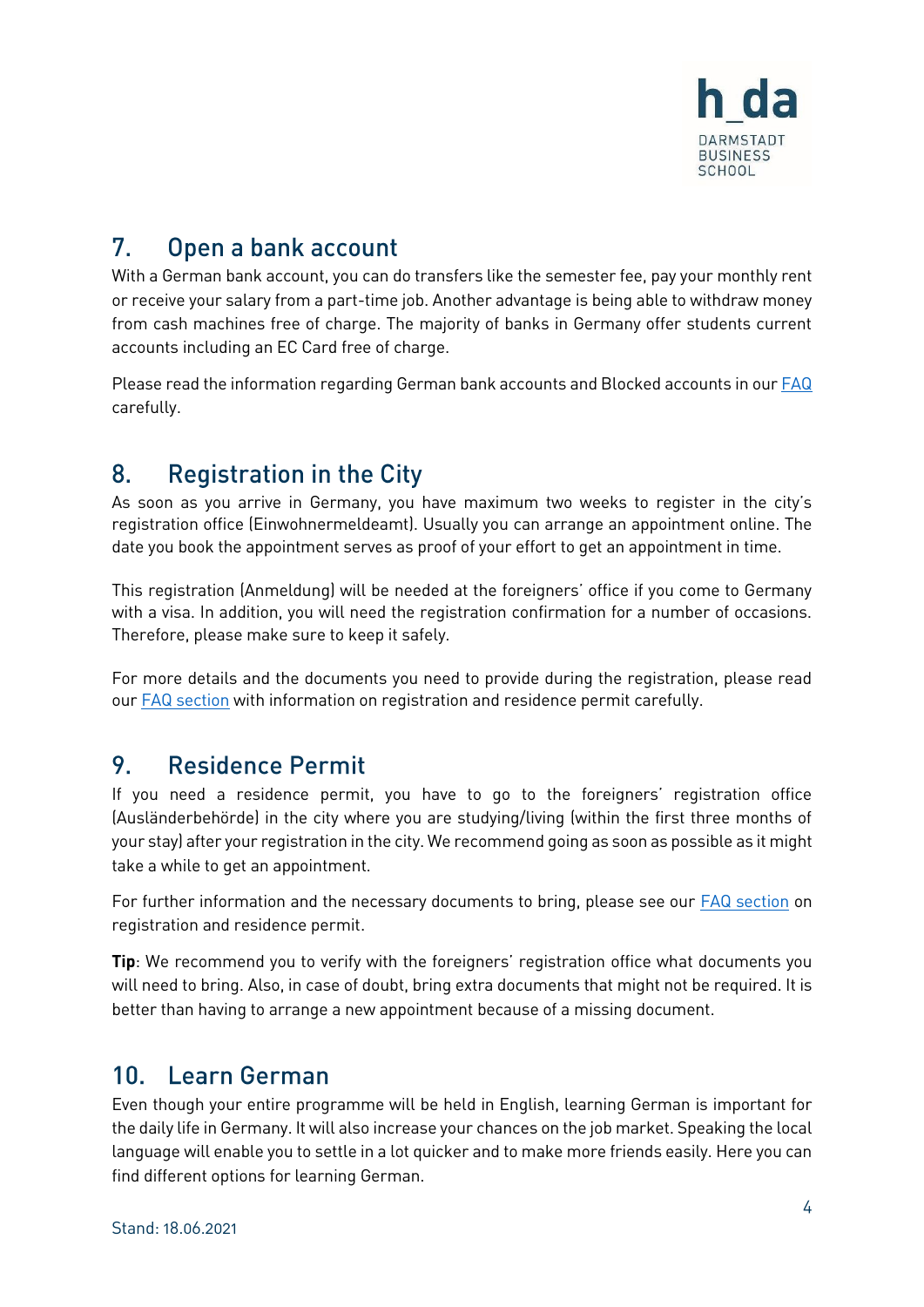

[Hochschule Darmstadt Language Centre:](https://sprachen.h-da.de/) The language centre of h\_da offers German courses for different levels, which are entirely free for students. You only have to be enrolled to participate.

[German Academic Exchange Service:](https://www2.daad.de/deutschland/studienangebote/sommerkurse/en/) General advice for improving your German skills.

[Goethe Institute:](https://www.goethe.de/en/spr.html) high quality language courses (100€-270€), where you can also get certified in different German levels.

[Deutsche Welle:](https://www.dw.com/en/learn-german/s-2469) e-learning platform for different skill levels (it's free!)

#### <span id="page-4-0"></span>**Meet People**  $11.$

An important aspect to enjoy your time and studies in Germany is the possibility of meeting people and make new friends. We share with you some ideas that could help you to meet people easily.

[ITT:](https://studierendenwerkdarmstadt.de/en/interkulturelles/meeting-people-with-itt/itt/) The Intercultural Tutors Team, are students of the universities in Darmstadt who have been living here for a couple of semesters. They organise different activities and events.

[ESN Darmstadt:](https://darmstadt.esn-germany.de/welcome) ESN is a student-run organisation at Technical University Darmstadt and University of Applied Sciences in Darmstadt and member of the Erasmus Student Network (ESN), one of the biggest interdisciplinary student associations in Europe. They support the integration of all international students, helping you to settle into life in Germany and have an unforgettable experience.

[Hochschulsport:](https://hochschulsport.h-da.de/) There is a diverse catalogue of sport activities offered by the University of Applied Sciences in Darmstadt, a great opportunity to stay active and meet new people.

[German course:](https://mba.h-da.de/index.php?id=615) In a German course you would be able not only to learn a new language but also meet people from other study disciplines, cultures, and backgrounds.

#### <span id="page-4-1"></span> $12.$ Get to know the city

[Tourist information centre:](https://www.darmstadt-tourismus.de/en.html) here you will find information about Darmstadt and events.

Guided tours: [ITT,](https://studierendenwerkdarmstadt.de/en/interkulturelles/meeting-people-with-itt/itt/) [ESN,](https://darmstadt.esn-germany.de/welcome) and th[e Tourist information office](https://www.darmstadt-tourismus.de/en.html) offer different guided tours that could help you to know more about the history of Darmstadt and to discover new places.

Please see also our [FAQ](https://mba.h-da.de/index.php?id=615) for some nice and interesting places to visit in and around Darmstadt.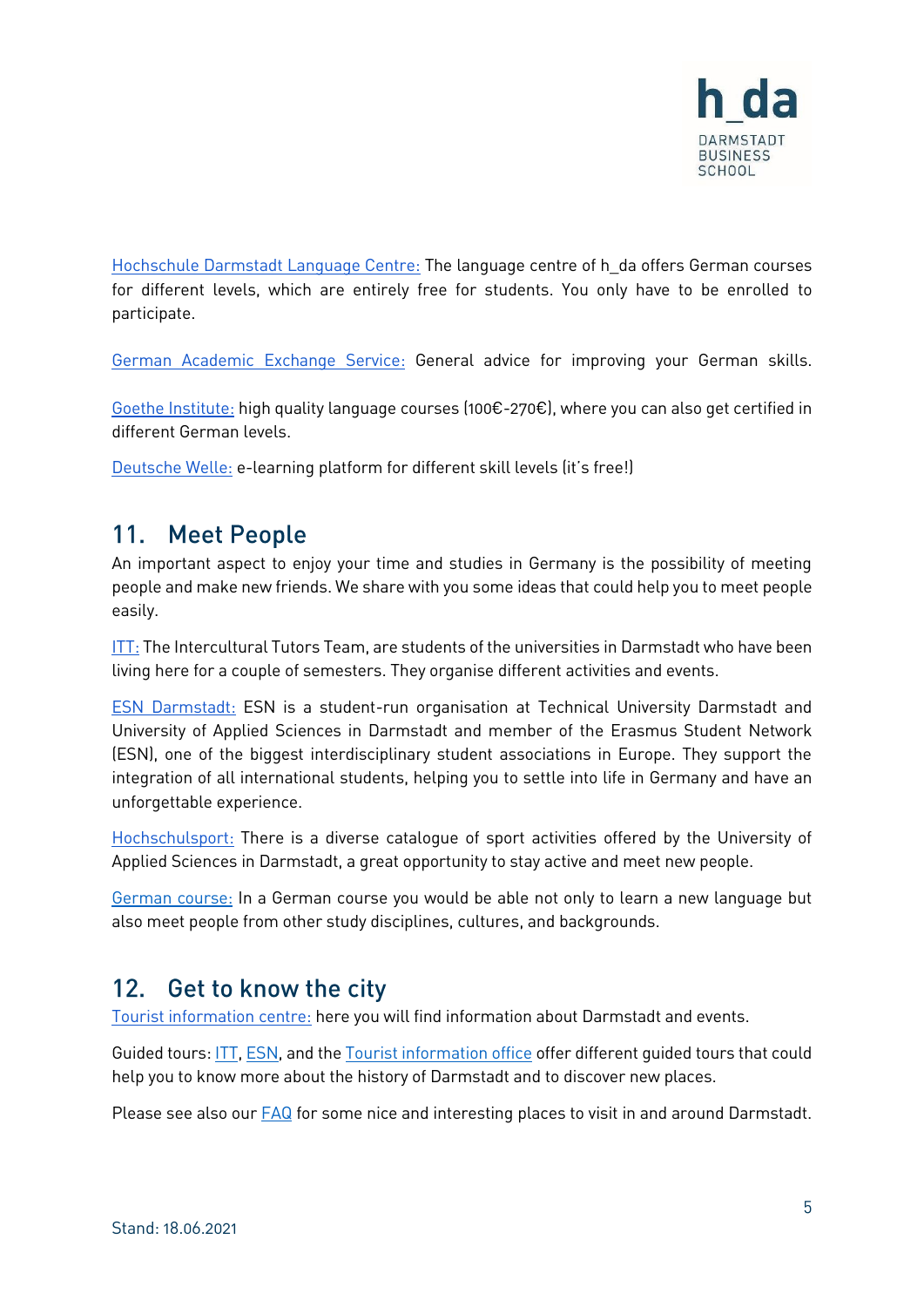

### <span id="page-5-0"></span>13. Further information

You can visit the following websites for more detailed information about Germany:

- [Make it in Germany](https://www.make-it-in-germany.com/en/)
- [The Government of Hessen](https://english.hessen.de/)
- [Deutsche Welle](https://www.dw.com/en/top-stories/germany/s-1432)
- [I am expat](https://www.iamexpat.de/)
- <span id="page-5-1"></span>● [Deutschland.de](https://www.deutschland.de/en)

### 14. Contact

If you have any further questions, please contact us via e-mail to [mba@h-da.de](mailto:mba@h-da.de) or if you like to get in touch with your buddy, via e-mail to [buddy.mba@h-da.de.](mailto:buddy.mba@h-da.de)

Please check our [website for contact details](https://mba.h-da.de/current-students/contact-persons) of the program administration or program management of your MBA studies. We are happy to help you!